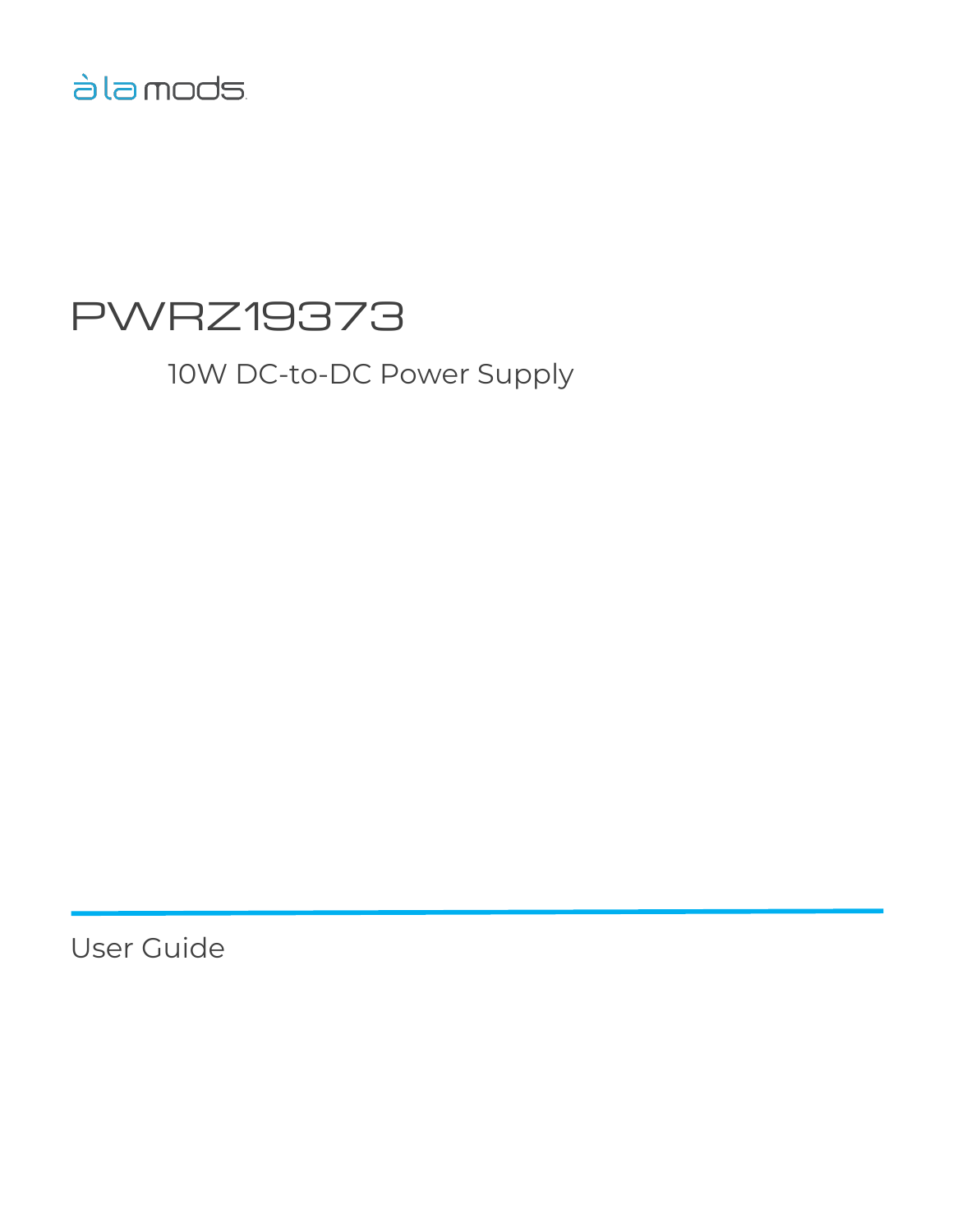# <span id="page-1-0"></span>**Revision History**

| <b>REV</b> | <b>DATE</b> | <b>DESCRIPTION</b>           |
|------------|-------------|------------------------------|
|            |             | June, 2020   Initial release |
|            |             |                              |

### <span id="page-1-1"></span>**Disclaimers**

Information in this document is subject to change without notice and does not represent a commitment on the part of Made Systems, LLC. Made Systems provides this document "as is," without warranty, expressed or implied, including, but not limited to, the implied warranties of fitness or merchantability for a particular purpose. Made Systems may make improvements, updates and/or changes in this manual or in the product and/or program(s) described in this manual at any time.

# <span id="page-1-2"></span>**Copyright and Trademarks**

© 2020 Made Systems, LLC. All rights reserved.

à la mods and the à la mods logo are trademarks in the United States property of Made Systems, LLC. All other trademarks mentioned in this document are the property of their respective owners.

### <span id="page-1-3"></span>**Support**

Contact à la mods technical support through our website at [www.alamods.com/support.html](http://www.alamods.com/support.html)

### <span id="page-1-4"></span>**Warranty**

The à la mods product warranty can be obtained from the website at [www.alamods.com/documents/warranty.html](http://www.alamods.com/documents/warranty.html)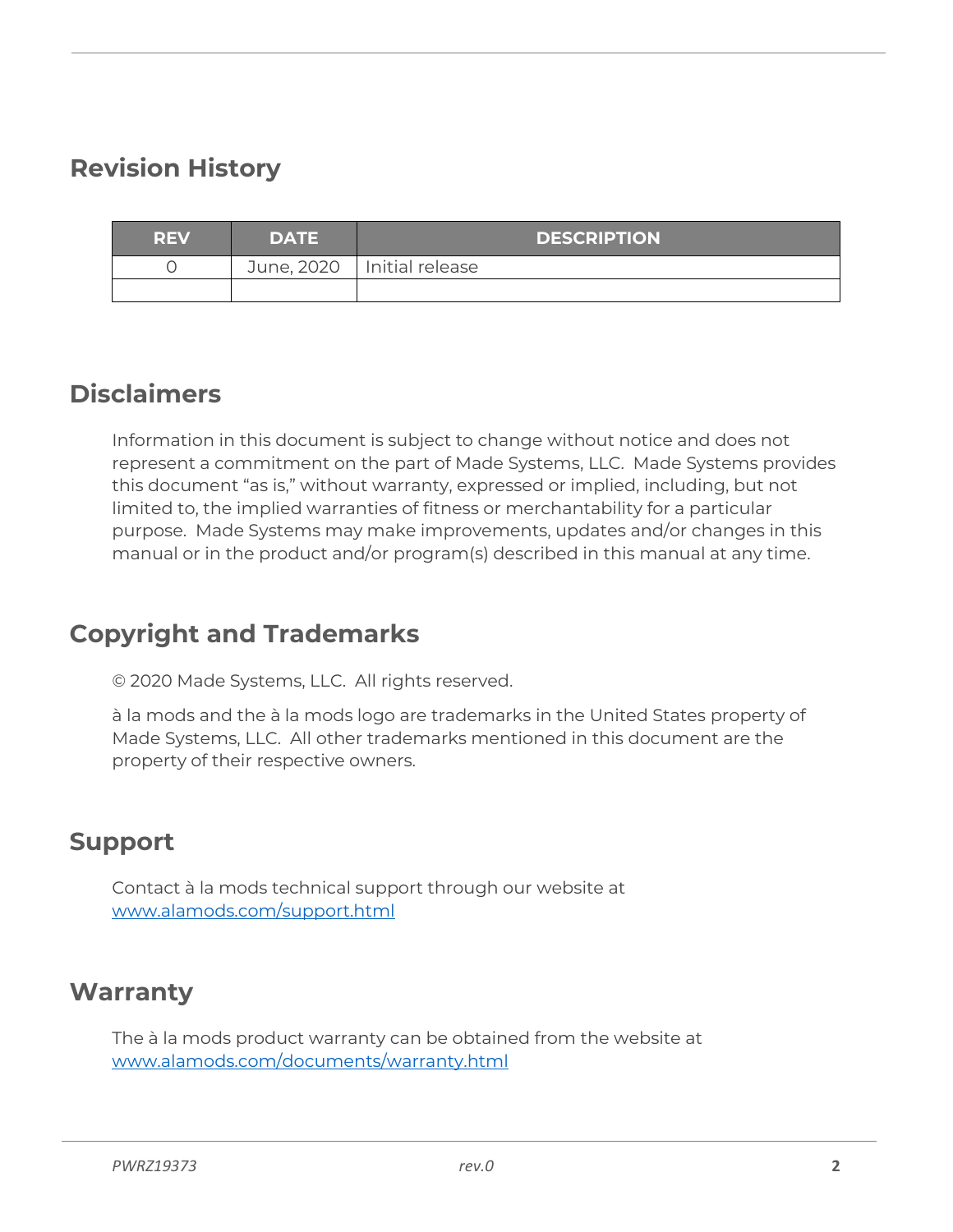# <span id="page-2-0"></span>**Contents**

### Table of Contents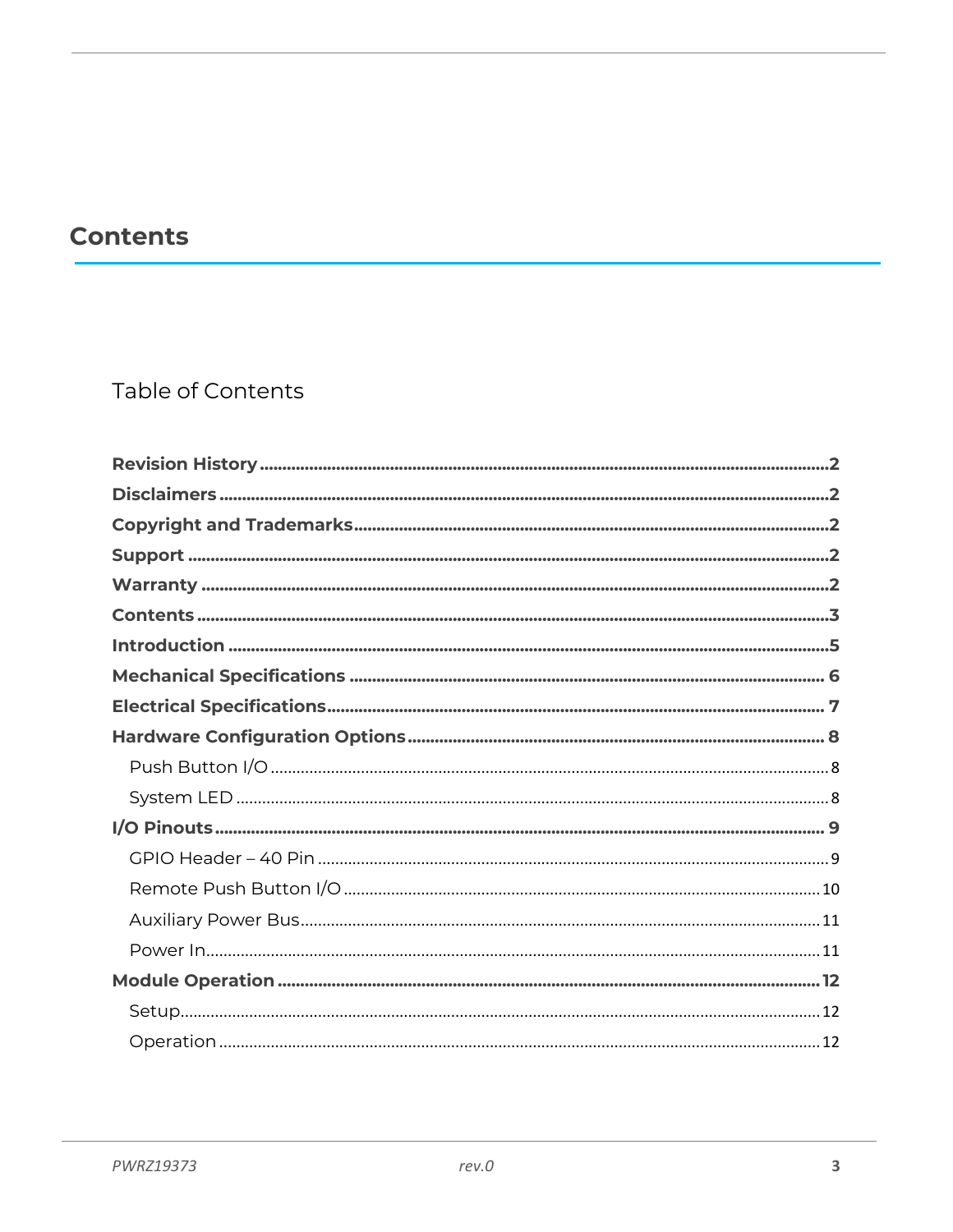### List of Tables

# List of Figures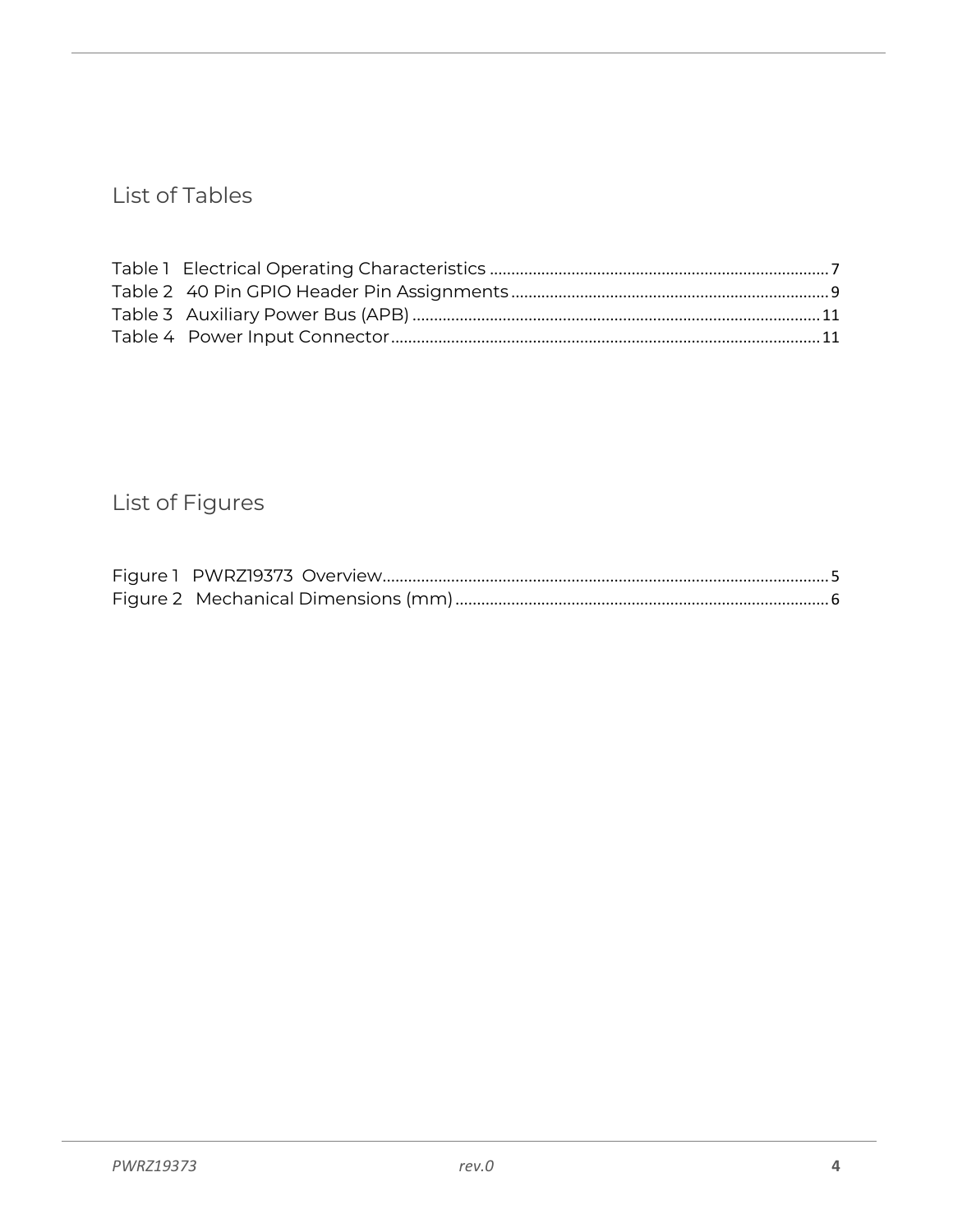### <span id="page-4-0"></span>**Introduction**

The à la mods PWRZ19373 is a 10W DC-DC power supply based upon a switch-mode design for high efficiency, consistent power to a Raspberry Pi or à la mods stack of modules connected to a Raspberry Pi.

It supports a wide input voltage range from 7.5 to 36 Vdc to accommodate many different industrial environments.

It can be stacked at any level in a tower of à la mods modules or power a single Raspberry Pi. A standard barrel jack is used as the input connection which is supported by most AC/DC wall adapter power supplies.

There is a status LED that is connected to GPIO25 of the 40 pin GPIO header that can be controlled directly from the host computer. And a momentary push button switch connected to GPIO21.

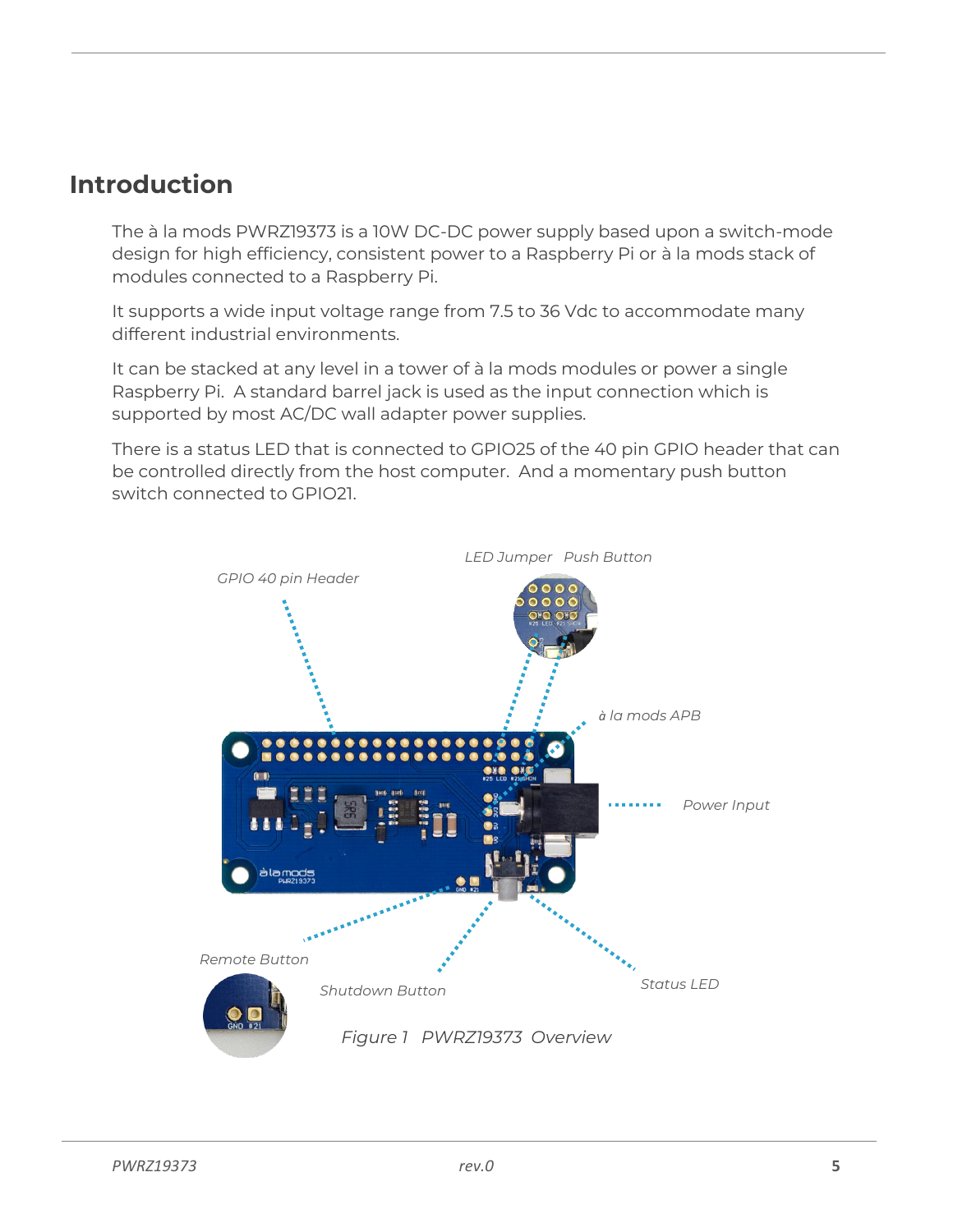# <span id="page-5-0"></span>**Mechanical Specifications**

The à la mods "Z" series modules are all compatible with the Raspberry Pi® Zero form factor and are designed to be stacked onto the Raspberry Pi® or EMBDZ19121 Embedded Host Microcontroller.

#### **NOTE:** *GPIO 40 pin and Auxiliary Power Bus (APB) 4 pin headers are double stacking.*



*Use 17 mm M2.5 standoff with double stacking headers*

<span id="page-5-1"></span>*Figure 2 Mechanical Dimensions (mm)*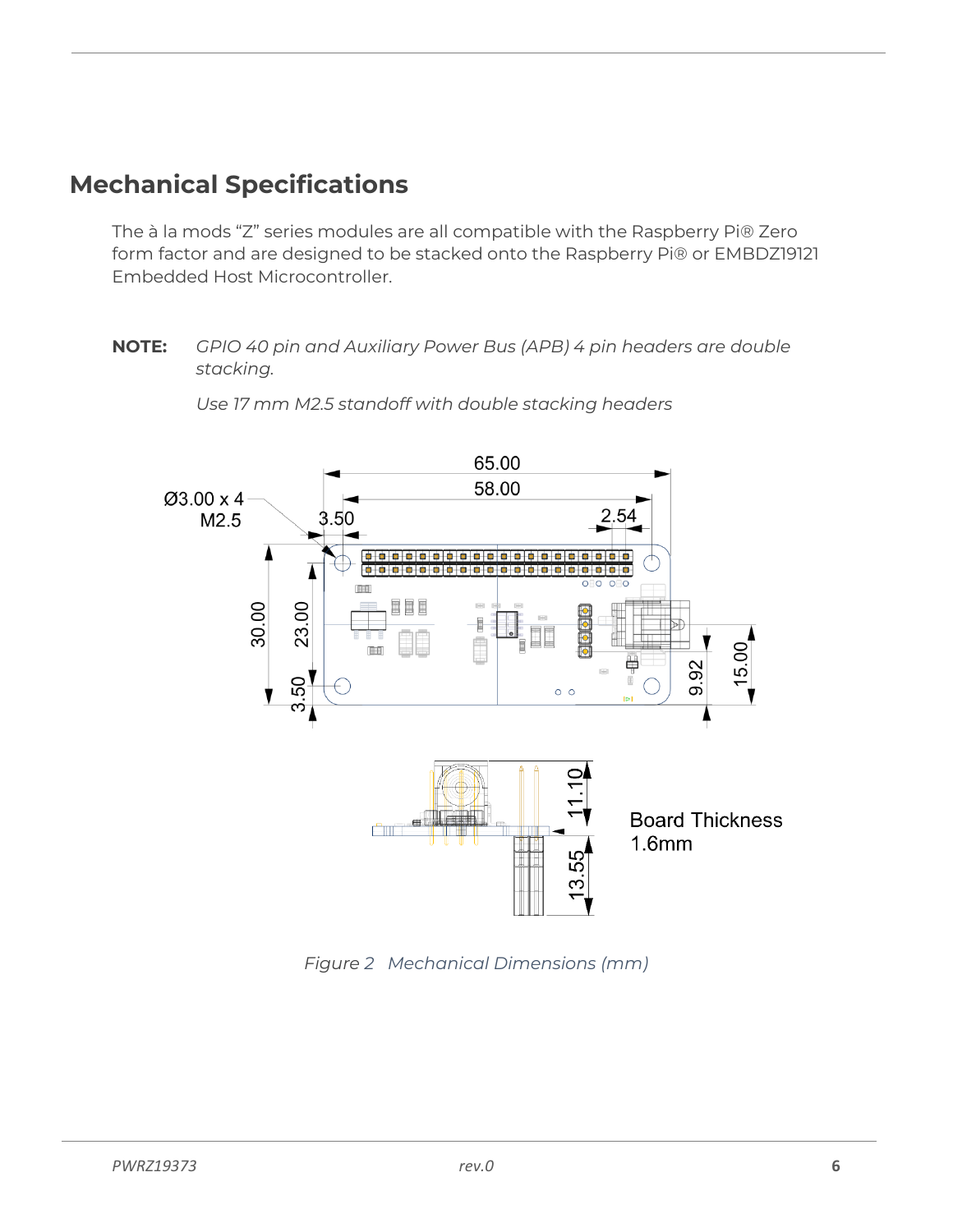# <span id="page-6-0"></span>**Electrical Specifications**

The à la mods PWRZ19373 module is designed to be electrically compatible with the Raspberry Pi® 40 pin GPIO header power.

<span id="page-6-1"></span>

| <b>PARAMETER</b>             | <b>PERFORMANCE</b> |     |            | <b>UNIT</b> |  |
|------------------------------|--------------------|-----|------------|-------------|--|
|                              | Min                | Typ | <b>Max</b> |             |  |
| Input Vin                    | 7.5                |     | 36         | $\vee$      |  |
| Input Current                |                    |     | 1.67       | $\forall$   |  |
| Output Voltage 5V0           | 4.75               | 5.0 | 5.25       | $\vee$      |  |
| Output Current 5V0           |                    |     | 2.0        | $\forall$   |  |
| Output Voltage 3V3           | 3.14               | 3.3 | 3.47       | $\vee$      |  |
| Output Current 3V3           |                    |     | 800        | mA          |  |
| Output Voltage Vo            | 7.5                |     | 36         | $\vee$      |  |
| Output Current Vo            |                    |     | 3.0        | $\forall$   |  |
| <b>Operating Temperature</b> | $-40$              |     | $+85$      | $^{\circ}C$ |  |

#### *Table 1 Electrical Operating Characteristics*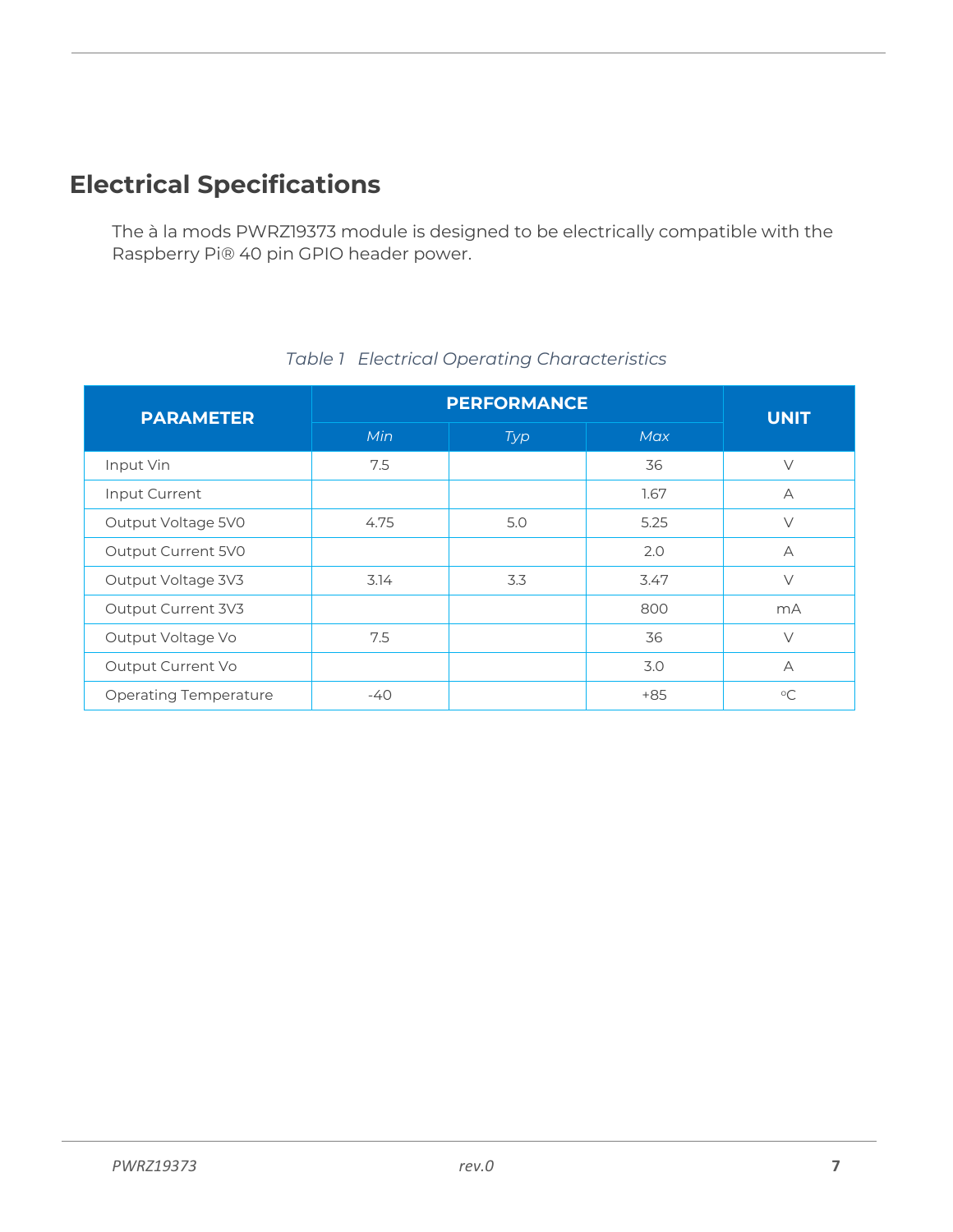# <span id="page-7-0"></span>**Hardware Configuration Options**

<span id="page-7-1"></span>Push Button I/O

These is configuration jumper for the pushbutton on the power supply. By default, it is connected to GPIO21, but can be disconnected or jumpered to other I/O lines.

**Default:** bridged



<span id="page-7-2"></span>System LED

This is a configuration jumper for the Status LED on the power supply. The LED can be controlled from the processor via the connected GPIO pin.

**Default:** GPIO pin 22 (GPIO25).

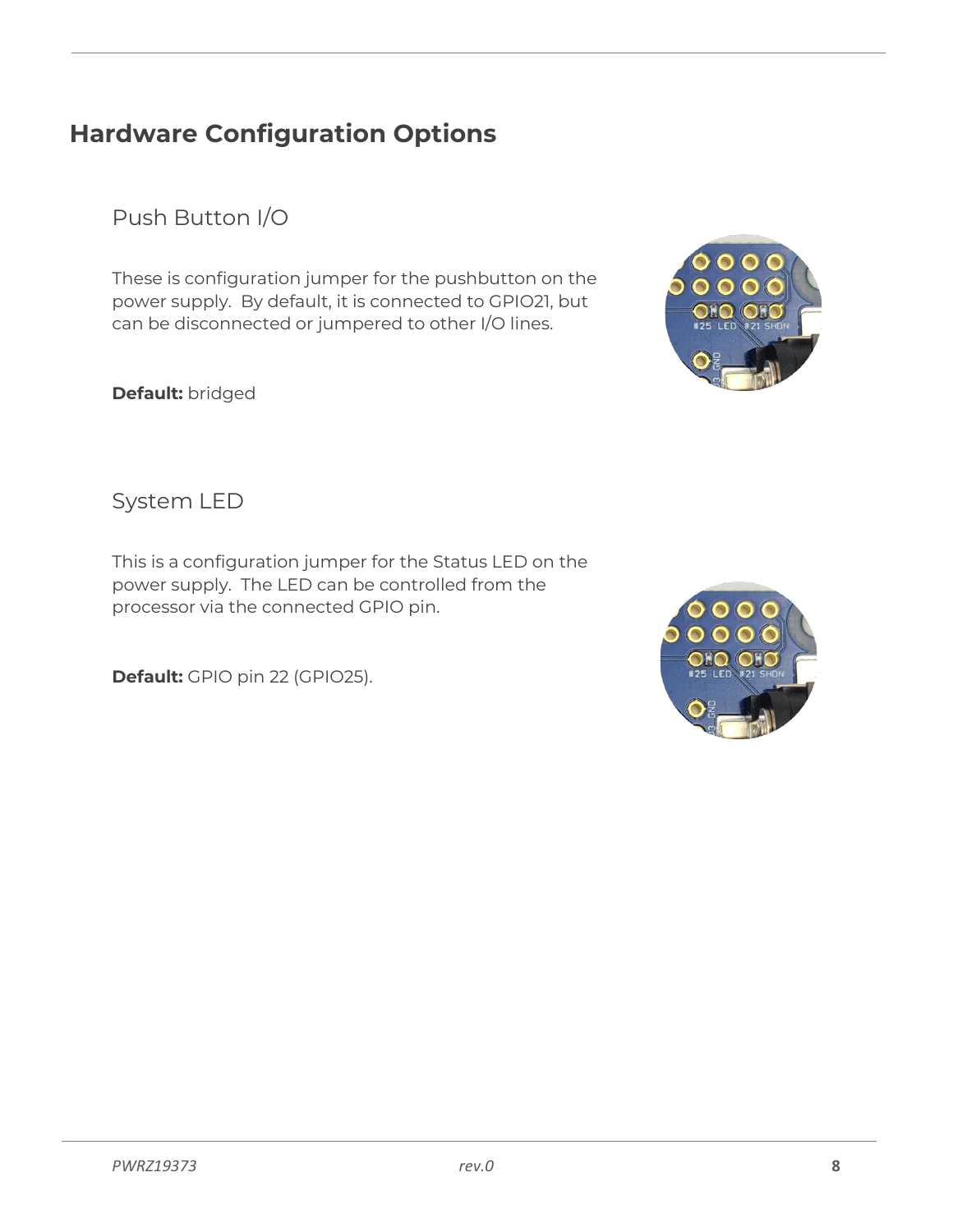# <span id="page-8-0"></span>**I/O Pinouts**

Specific I/O pins of the 40 pin header are used by default for the Status LED and push button switch.

These pin assignments can be easily modified without cutting PCB traces by simply removing the solder bridges of the individual default control signals and providing a jumper from the control signal to a different GPIO line.

#### <span id="page-8-1"></span>GPIO Header – 40 Pin

<span id="page-8-2"></span>

| <b>PIN</b>     | <b>DIRECTION</b>         | <b>NAME</b>              | <b>DESCRIPTION</b>                 |
|----------------|--------------------------|--------------------------|------------------------------------|
| $\mathbb{I}$   | Power                    | 3V <sub>3</sub>          | 3.3 Volt power from host processor |
| $\overline{2}$ | Power                    | <b>5V0</b>               | 5.0 Volt power                     |
| 3              | $\overline{\phantom{a}}$ | $\overline{\phantom{a}}$ | unused                             |
| 4              | Power                    | 5V <sub>O</sub>          | 5.0 Volt power                     |
| 5              | $ \,$                    | $-$                      | unused                             |
| 6              | Power                    | <b>GND</b>               | <b>GND</b>                         |
| 7              | I/O                      | $\overline{\phantom{a}}$ | unused                             |
| 8              | $\overline{\phantom{a}}$ | $\overline{\phantom{a}}$ | unused                             |
| $\mathcal{G}$  | Power                    | <b>GND</b>               | <b>GND</b>                         |
| 10             | $\overline{\phantom{a}}$ | $\overline{\phantom{a}}$ | unused                             |
| 11             | I/O                      | $\overline{\phantom{0}}$ | unused                             |
| 12             | I/O                      | $\overline{\phantom{0}}$ | unused                             |
| 13             | I/O                      | $\overline{\phantom{a}}$ | unused                             |
| 14             | Power                    | <b>GND</b>               | <b>GND</b>                         |
| 15             | I/O                      | $\equiv$                 | unused                             |
| 16             | I/O                      | $\overline{\phantom{a}}$ | unused                             |
| 17             | Power                    | 3V <sub>3</sub>          | 3.3 Volt power from host processor |
| 18             | I/O                      | $\overline{\phantom{a}}$ | unused                             |
| 19             | $\overline{\phantom{a}}$ | $\overline{\phantom{a}}$ | unused                             |
| 20             | Power                    | <b>GND</b>               | <b>GND</b>                         |

#### *Table 2 40 Pin GPIO Header Pin Assignments*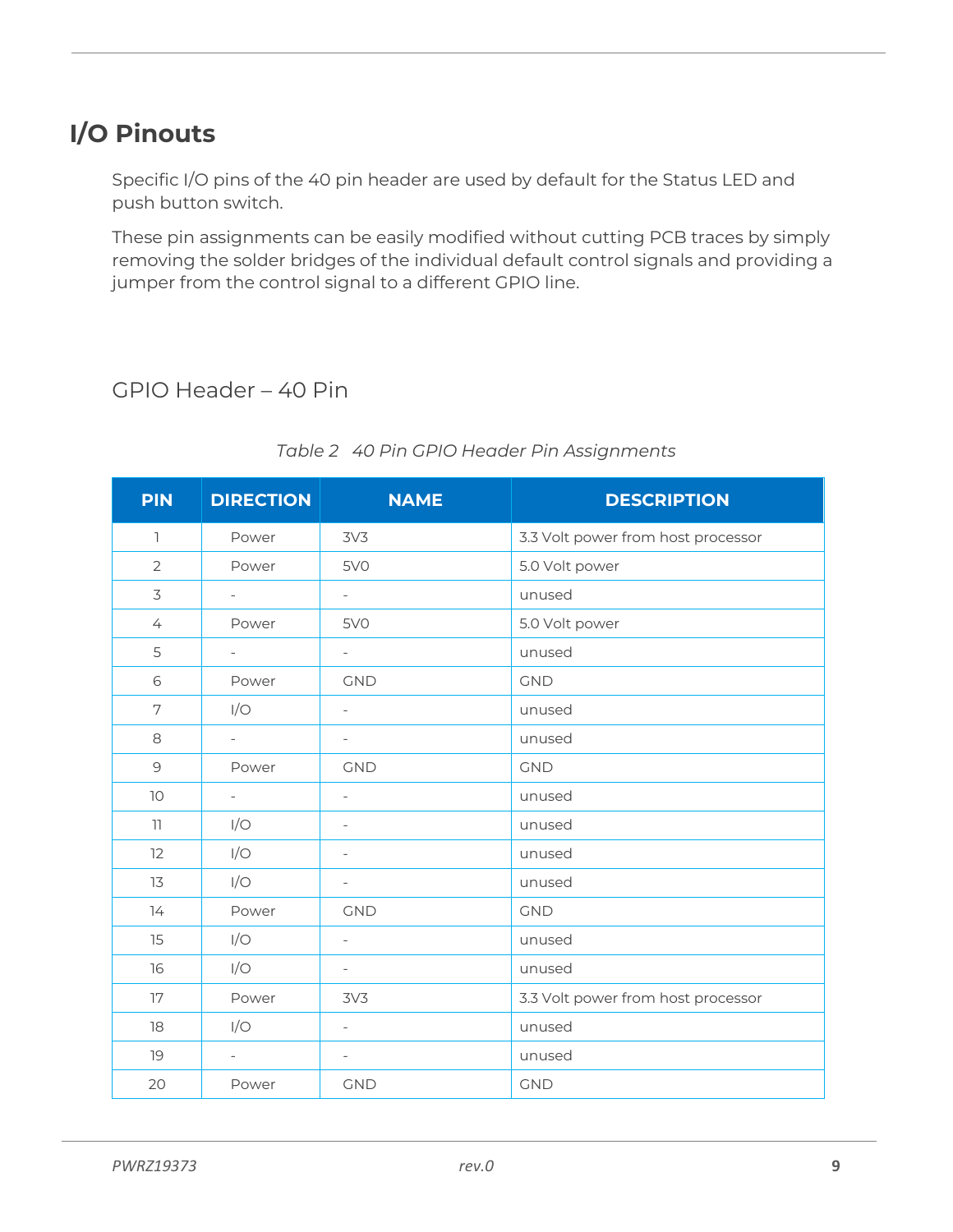| 21 | $\overline{\phantom{a}}$ | $\overline{\phantom{a}}$ | unused                      |
|----|--------------------------|--------------------------|-----------------------------|
| 22 | I/O                      | <b>Status LED</b>        | GPIO25 configured as output |
| 23 | $\overline{\phantom{0}}$ | $\overline{\phantom{a}}$ | unused                      |
| 24 | I/O                      | $\overline{\phantom{a}}$ | unused                      |
| 25 | Power                    | <b>GND</b>               | <b>GND</b>                  |
| 26 | I/O                      | $\overline{\phantom{a}}$ | unused                      |
| 27 | $\overline{\phantom{a}}$ | $\overline{\phantom{a}}$ | unused                      |
| 28 | $\overline{\phantom{a}}$ | $\overline{\phantom{a}}$ | unused                      |
| 29 | I/O                      | $\overline{\phantom{a}}$ | unused                      |
| 30 | Power                    | <b>GND</b>               | <b>GND</b>                  |
| 31 | I/O                      | $\overline{\phantom{a}}$ | unused                      |
| 32 | I/O                      | $\overline{\phantom{a}}$ | unused                      |
| 33 | $\mathbf{L}$             | $\overline{\phantom{a}}$ | unused                      |
| 34 | Power                    | <b>GND</b>               | <b>GND</b>                  |
| 35 | I/O                      | $\overline{\phantom{a}}$ | unused                      |
| 36 | $\mathbf{L}$             | $\overline{\phantom{a}}$ | unused                      |
| 37 | $\circ$                  | $\overline{\phantom{a}}$ | unused                      |
| 38 | $\bigcirc$               | $\overline{\phantom{a}}$ | unused                      |
| 39 | Power                    | GND                      | <b>GND</b>                  |
| 40 | I/O                      | <b>Push Button</b>       | GPIO21 configured as input  |

<span id="page-9-0"></span>Remote Push Button I/O

A remote push button switch can be supported by soldering wires to the two I/O pins at the front edge of the module and connected them to a switch.

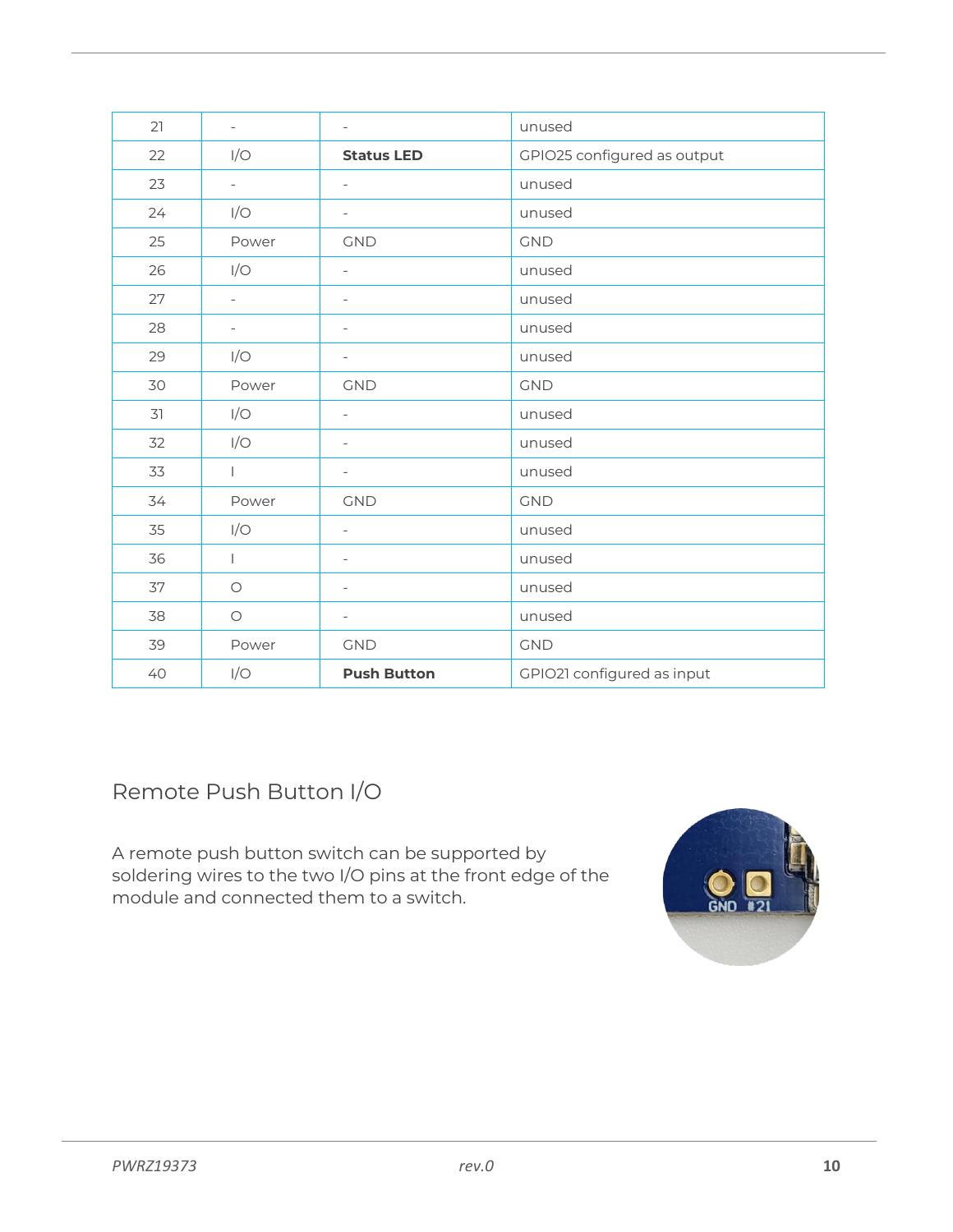### <span id="page-10-0"></span>Auxiliary Power Bus

<span id="page-10-2"></span>

| <b>PIN</b> | <b>DIRECTION</b> | <b>NAME</b>     | <b>DESCRIPTION</b>        |
|------------|------------------|-----------------|---------------------------|
|            | <b>PWR</b>       | <b>GND</b>      | Common Ground             |
| 2          | <b>PWR</b>       | 3V <sub>3</sub> | 3.3 Vdc                   |
| 3          | <b>PWR</b>       | 5V <sub>0</sub> | 5.0 Vdc                   |
| 4          | <b>PWR</b>       | Vo              | Connected directly to Vin |

#### *Table 3 Auxiliary Power Bus (APB)*



#### <span id="page-10-1"></span>Power In

#### *Table 4 Power Input Connector*

<span id="page-10-3"></span>

| TYPE.  | <b>SIZE</b>     | <b>POLARITY</b>        |
|--------|-----------------|------------------------|
| Barrel | 5.5 mm x 2.1 mm | <b>Center Positive</b> |